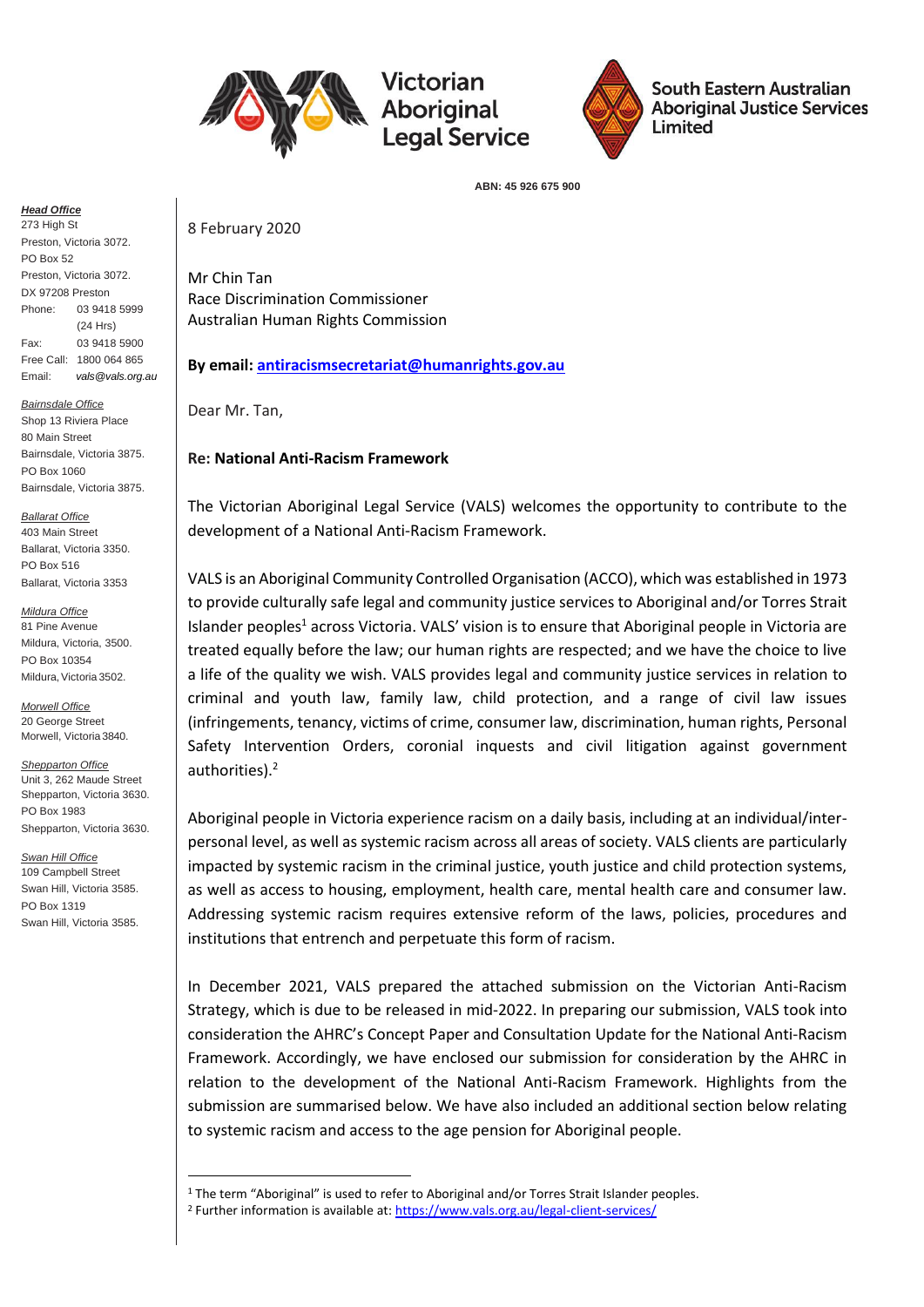# **Key themes from VALS' submission on the Victorian Anti-Racism Strategy**

#### **1. Increase awareness and understanding about racism, particularly systemic racism**

#### *Data on systemic racism and Aboriginal data sovereignty* **(recommendations 5-7)**

There is a significant lack of data on Aboriginal people's experiences of racism in Victoria, particularly systemic racism. Although some data is available through Government reporting against policy commitments,<sup>3</sup> it is not easily accessible, is often not provided in a timely manner, and does not reflect the extent of systemic racism experienced by Aboriginal people. Data on Aboriginal people's experiences of racism in Victoria is critical to support evidence-based policy and law reform, and to increase awareness about the extent and scope of racism. Data must be gathered, managed and used in accordance with Indigenous Data Sovereignty (**IDS**) and Indigenous Data Governance (**IDG**).

#### *Mandatory training for all public authorities (recommendations 8-9)*

While training is not a panacea, it can be a useful tool to increase awareness of and understanding about the different dimensions of racism, as well as Aboriginal peoples' experiences of racism and its impacts. This is particularly critical for public authorities that are known to have a culture of racism, and/or have played a historical and contemporary role in implementing racist laws and policies against Aboriginal communities, including Victoria Police, Child Protection and Corrections Victoria.

#### **2. Address systemic racism through urgent law and policy reform**

#### *Aboriginal Self-determination (recommendations 14-17)*

The Victorian Government has committed to respecting and promoting Aboriginal self-determination through its policy framework, and steps towards Aboriginal self-determination are reflected in legislation such as the Children, Youth and Families Act 2005.<sup>4</sup> However, the Victorian Government is failing to recognise and respect Aboriginal self-determination in practice.

The inherent failure of the Victorian Government to implement articles 18 and 19 of the *United Nations*  Declaration on the Rights of Indigenous Peoples<sup>5</sup> is a key contributor to ongoing racism in Victoria, particularly systemic racism. The failure to engage in shared decision-making, resulting from meaningful and effective consultation directly with Aboriginal peoples at the community level and indirectly through ACCOs, contributes to ongoing inequalities and a failure to improve outcomes within the Aboriginal communities of Victoria. The

<sup>3</sup> See for example, the *[Victorian Government Aboriginal Affairs Report](https://www.firstpeoplesrelations.vic.gov.au/aboriginal-affairs-report)* (VGAAR) which is published annually to report against the Government's progress is in implementing the *[Victorian Aboriginal Affairs Framework 2018-2023](https://content.vic.gov.au/sites/default/files/2019-09/Victorian-Aboriginal-Affairs-Framework_1.pdf)* (VAAF); annual reporting linked to *[Burra](https://files.aboriginaljustice.vic.gov.au/2021-02/Victorian%20Aboriginal%20Justice%20Agreement%20Phase%204.pdf)  [Lotjpa Dunguludja: Aboriginal Justice Agreement Phase 4](https://files.aboriginaljustice.vic.gov.au/2021-02/Victorian%20Aboriginal%20Justice%20Agreement%20Phase%204.pdf)*; annual reporting on the *[National Closing the Gap \(CtG\) Agreement](https://www.pc.gov.au/closing-the-gap-data)* and State/Territory CtG Implementation Plans

<sup>4</sup> See for example, Section 18, *Children Families and Youth Act 2005* (Vic).

<sup>5</sup> The right to self-determination is the right of Aboriginal peoples to participate in decision-making in matters which would affect their rights (Article 18, UNDRIP), as well as an obligation for Governments to obtain the free, prior and informed consent of Aboriginal peoples before adopting and implementing legislative or administrative measures that may affect them (article 19, UNDRIP).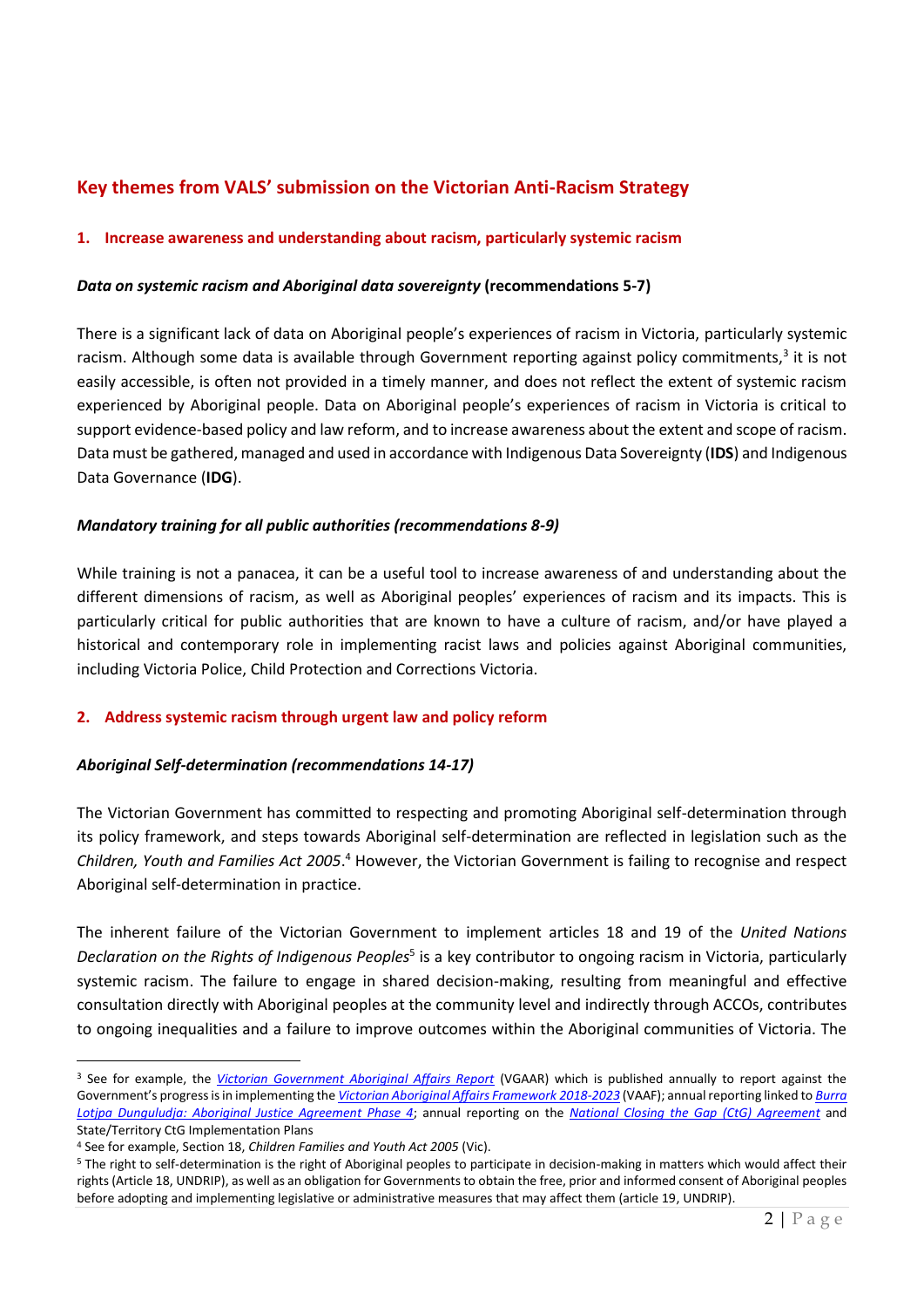Victorian Anti-Racism Strategy should include commitments to strengthen the legislative framework for the right to self-determination of Aboriginal peoples in Victoria and increase long-term and stable funding for ACCOs.

#### *Address systemic racism through law and policy reform (recommendation 22)*

The Strategy must include concrete commitments to address systemic racism, including changes to laws and policies that disproportionality impact Aboriginal communities. The Government continues to make commitments about reducing over-representation of Aboriginal people in the criminal/youth justice systems and the child protection system; yet refuses to implement key changes that would have an immediate impact on this over-representation. To address systemic racism, the Victorian Anti-Racism Strategy must include key changes such as raising the age of criminal responsibility to at least 14 years; reforming the punitive bail system; and prohibiting solitary confinement. These reforms, and many of the reforms detailed in our submission, are also relevant for the National Anti-Racism Framework.

#### **3. Strengthen legal protection of human rights**

#### *Strengthen anti-vilification laws and access to culturally safe legal assistance*

In 2021, the Victorian Parliament Legal and Social Issues Committee completed its inquiry into anti-vilification and recommended a range of legislative changes to strengthen Victoria's anti-vilification laws.<sup>6</sup> The Strategy must commit the Government to implement these recommendations, including additional funding for VALS to provide culturally safe legal assistance and representation to Aboriginal people who experience racial vilification.

#### *Strengthen protection of human rights, particularly Aboriginal cultural rights*

While the *Victorian Charter of Human Rights and Responsibilities 2006* (Vic) ("the Charter") protects a number of human rights, judicial review of charter rights is limited. The Victorian Anti-Racism Strategy should include a commitment to enhance the Victorian human rights legal framework by: (i) creating a stand-alone ground for judicial review of Charter rights; and (ii) embedding human rights protections into legislation regulating the role and powers of Victorian Police, Corrections Victoria, Youth Justice and Child Protection.

#### **4. Strengthen accountability and oversight mechanisms**

# *Strengthen accountability and oversight mechanisms (recommendations 23-38)*

While strategies to prevent racism should be prioritised, it is also essential to have robust mechanisms to respond to racism once it occurs, including both individual/interpersonal racism, as well as systemic racism. Currently in Victoria, there are significant weaknesses in existing accountability mechanisms, including among complaints mechanisms and independent monitoring mechanisms. The Victorian Anti-Racism Strategy must commit the Government to strengthen accountability and oversight mechanisms to respond to racism, including:

<sup>6</sup> Parliament of Victoria, Legal and Social Issues Committee, *[Inquiry into Anti-Vilification Protections](https://www.parliament.vic.gov.au/images/stories/committees/lsic-LA/Inquiry_into_Anti-Vilification_Protections_/Report/Inquiry_into_Anti-vilification_Protections_002.pdf)* (March 2021).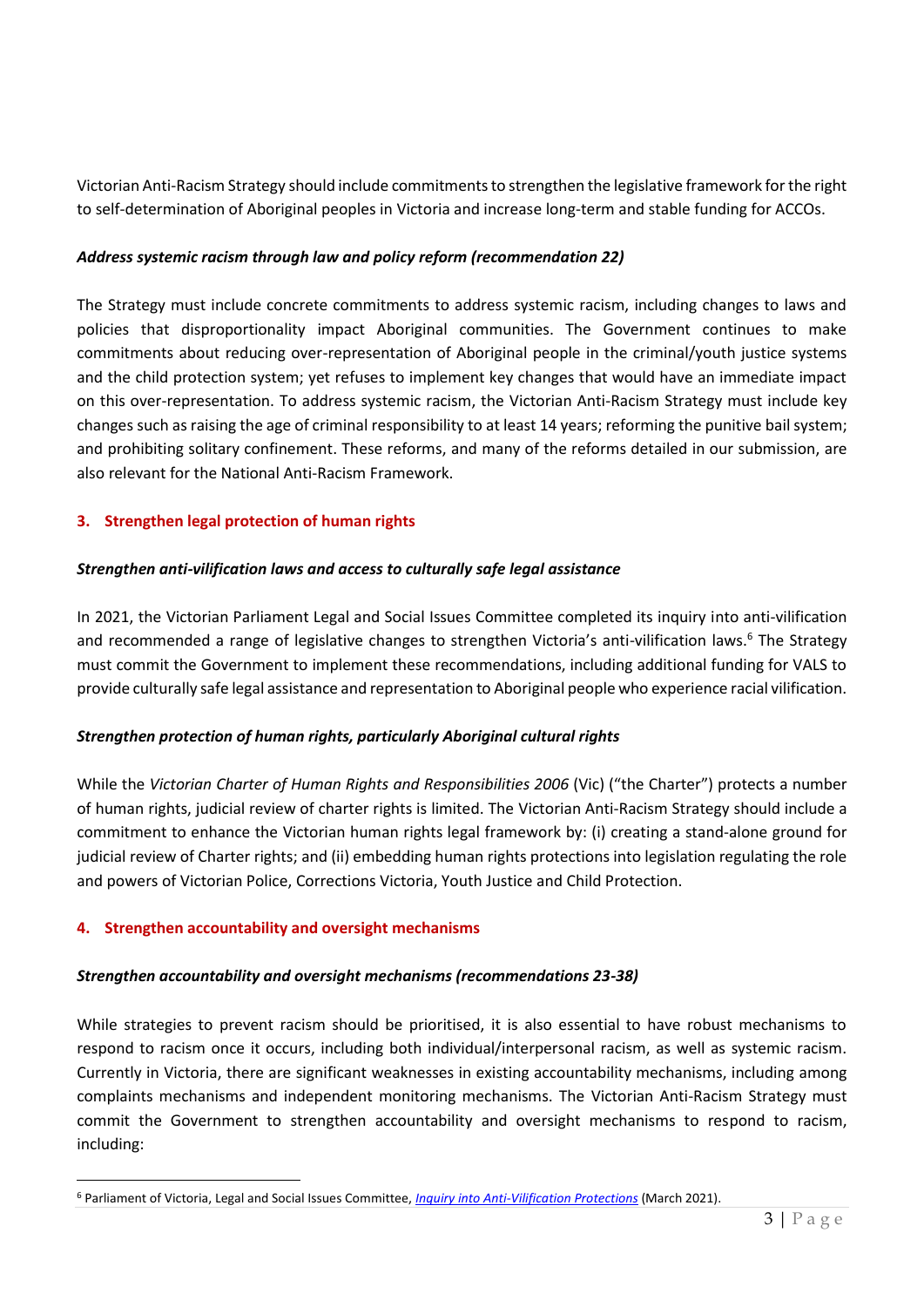- Amend the mandates of oversight mechanisms to include systemic racism, wherever relevant;
- Establish an independent complaint system for Victoria Police, whereby police do not investigate police; (VALS has also recently published a Policy Brief on Reforming Police Oversight in Victoria<sup>7</sup>);
- Establish independent coronial investigation capacity, to ensure that Victoria Police do not investigate police contact deaths;
- Establish independent and robust monitoring of police powers (e.g. stop and search powers)<sup>8</sup>;
- Strengthen oversight mechanisms for child protection, including judicial review and an independent complaints system;
- $\bullet$  Establish an Aboriginal Social Justice Commissioner,  $^9$  to provide independent oversight of implementation of recommendations from the Royal Commission into Aboriginal Deaths in Custody (**RCIADIC**), relevant coronial inquests and other inquiries related to racism and systemic racism;
- Implement the *Optional Protocol to the Convention Against Torture and Other Cruel, Inhuman or Degrading Treatment or Punishment* (OPCAT) through an independent and culturally appropriate National Preventative Mechanism (**NPM**).

As with the law and policy reforms discussed above, many of these challenges arising with oversight and accountability mechanisms in Victoria are relevant to other jurisdictions in Australia.

# **5. Culturally safe legal assistance and community legal education**

Many Aboriginal people who experience racism do not seek legal recourse because they are not aware of their rights and legal options, and because they are unable to access culturally safe legal assistance. The need to provide culturally safe and competent legal representation to Aboriginal people who have experienced racism cannot be understated.<sup>10</sup>

Additionally, the continued lack of funding for ACCOs is a serious impediment for the right to self-determination. While Aboriginal peoples have a right to financial and technical assistance from States to enjoy the rights enumerated in the UNDRIP,<sup>11</sup> issues concerning the funding and resourcing of Aboriginal organisations and institutions have been highlighted by United Nations human rights bodies in criticisms of the Commonwealth

<sup>7</sup> VALS, *[Reforming Police Oversight in Victoria](http://www.vals.org.au/wp-content/uploads/2022/01/Reforming-Police-Oversight.pdf)*, (January 2022).

<sup>8</sup> Ibid.

<sup>9</sup> VALS and the Aboriginal Justice Caucus (AJC) have advocated for the establishment of an Aboriginal, Social Justice Commissioner for decades. This role was first recommended in 2005 by the Victorian Implementation Review of the Recommendations from the Royal Commission into Aboriginal Deaths in Custody.

<sup>&</sup>lt;sup>10</sup> F. Allison, C. Cunneen and M. Schwartz, *Submission to the Select Committee on First Nations People in Custody in New South Wales: Inquiry [into First Nations people in custody in New South Wales](https://www.parliament.nsw.gov.au/lcdocs/submissions/69040/0108%20Dr%20Fiona%20Allison,%20Prof%20Chris%20Cunneen%20and%20Melanie%20Schwartz.pdf)*, (2020) pp. 9-11 <sup>11</sup> Article 39, UNDRIP.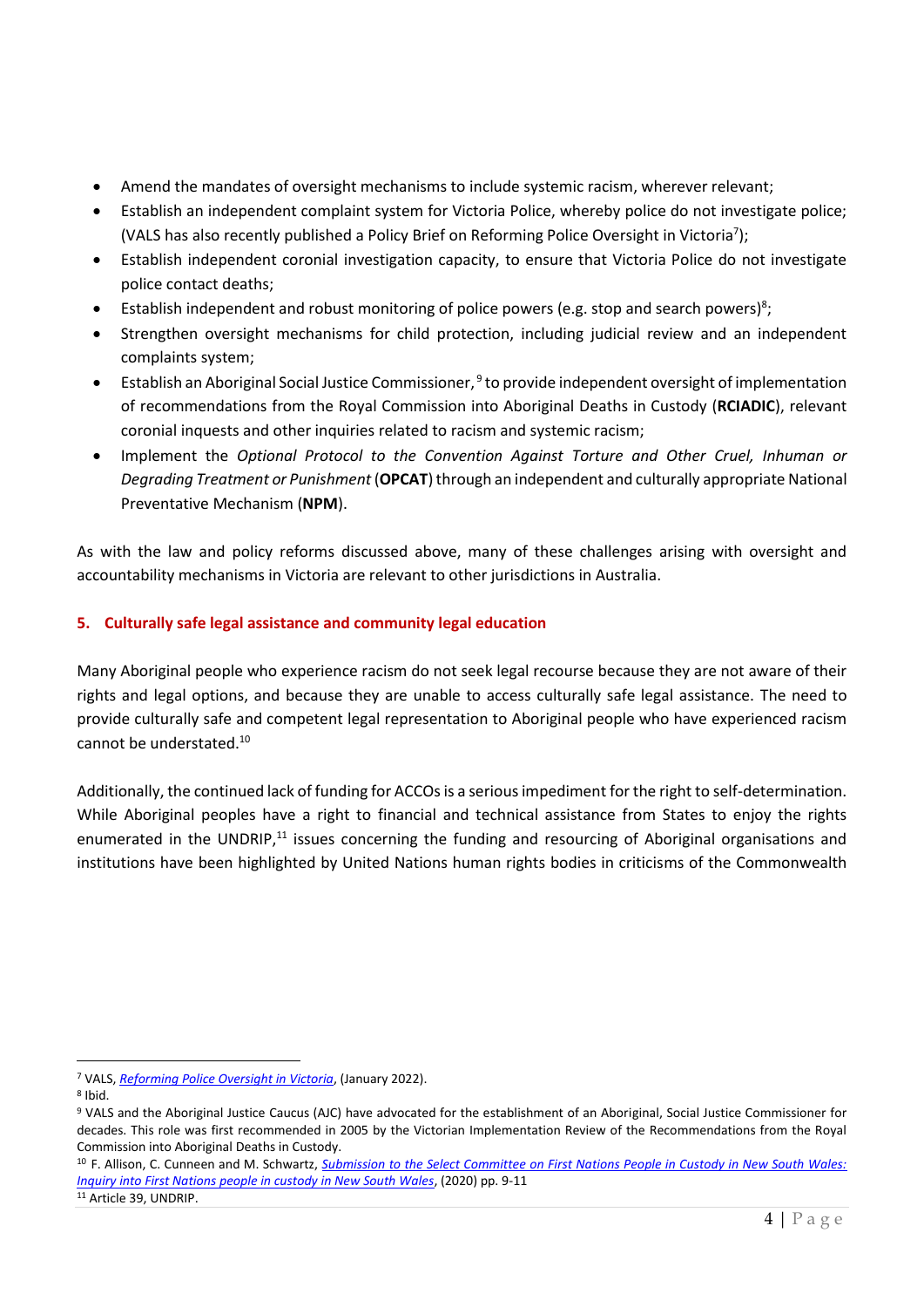Government,<sup>12</sup> and concerns about under-funding have been repeatedly identified by VALS and other ACCOs.<sup>13</sup> The Victorian Anti-Racism Strategy should include measures to increase access to culturally safe legal assistance and wrap around support for Aboriginal people who have experienced racism; as well as measures to increase culturally safe community legal education (**CLE**) for Aboriginal communities, including in relation to legal rights and remedies for individuals who have experienced racism.

Chronic underfunding is an issue for all Aboriginal and Torres Strait Islander Legal Services (**ATSILS**) across Australia, and is both a manifestation of systemic racism, as well as a key reason why Aboriginal people who have experienced racial vilification or abuse do not seek legal recourse. The National Anti-Racism Framework should highlight the need to adequately fund access to culturally safe legal assistance for people who experience racism, as well as culturally safe community legal education on legal rights and remedies.

#### **6. Robust monitoring and evaluation for the Anti-Racism Strategy**

To ensure that the Victorian Anti-Racism Strategy results in concrete change, it is critical that the Government is accountable to Aboriginal people and other communities that are affected by racism. All Government Departments must be required to report regularly and publicly on their progress in implementing the Strategy and there must be independent oversight of the Government's progress, including by the Aboriginal Social Justice Commissioner once this office is established.<sup>14</sup>

# **Commonwealth law and policy reform**

As noted above, reforming laws and policies that entrench and perpetrate systemic racism is a critical step to address racism. The National Framework should emphasise this, and highlight examples of critical reforms that should be implemented at the commonwealth level to address systemic racism.

Our submission on the Victorian Anti-Racism Strategy highlights a number of critical reforms in relation to Victorian legislation and policy; however, many of these are relevant across other States and Territories in Australia. In addition, we take this opportunity to highlight the need for the following reforms at the commonwealth level:

<sup>&</sup>lt;sup>12</sup> United Nations Committee on the Elimination of Racial Discrimination. 'Concluding observations on the eighteenth to twentieth periodic reports of Australia' (2017). UN Doc. CERD/C/AUS/CO/18-20, at 17-18; United Nations Committee on the Elimination of Racial Discrimination. 'Concluding observations of the Committee on the Elimination of Racial Discrimination: Australia' (2010). UN Doc. CERD/C/AUS/CO/15-17 at 15; United Nations Committee on Economic, Social and Cultural Rights. 'Concluding Observations on the fifth periodic report of Australia' (2017). UN Doc. E/C.12/AUS/CO/5, at 15-16; United Nations Human Rights Committee. 'Concluding observations on the sixth periodic report of Australia.' (2017) UN Doc. CCPR/C/AUS/CO/6, at 39-40 and 49-50, United Nations Human Rights Committee. 'Concluding observations of the Human Rights Committee: Australia. (2009) UN Doc. CCPR/C/AUS/CO/5, at 13 and 25. <sup>13</sup> See, for example, VALS, *[Submission to the Royal Commission into Victoria's Mental Health System](http://rcvmhs.archive.royalcommission.vic.gov.au/Victorian_Aboriginal_Legal_Service_VALS.pdf)* (July 2019), Recommendations 7- 10; VALS, *Submission to the Victorian Law Reform Commission Project*: *[Improving the Response of the Justice System to Sexual Offences,](https://www.vals.org.au/wp-content/uploads/2021/03/VALS-Submission-to-the-Victorian-Law-Reform-Commission-Project-Improving-the-Response-of-the-Justice-System-to-Sexual-Offences.pdf)*  Recommendations 1 and 3 (March 2021); VALS, *[Building Back Better: Victorian Aboriginal Legal Service COVID-19 Recovery Plan](https://www.vals.org.au/wp-content/uploads/2021/02/Building-Back-Better-Victorian-Aboriginal-Legal-Service-COVID-19-Recovery-Plan-February-2021-FOR-DISTRIBUTION.pdf)* (February 2021), Recommendations 1 and 5-11.

<sup>14</sup> VALS, Victorian Aboriginal Legal Service Submission to the Inquiry into Victoria's Criminal Justice System (September 2021): "Recommendation 11. The Victorian Government should establish an independent, statutory office of the Aboriginal and Torres Strait Islander Social Justice Commissioner. This office should be properly funded and report directly to the Parliament. The mandate of the Commissioner should include monitoring the implementation of RCIADIC Recommendations, as well as recommendations from coronial inquests into Aboriginal deaths in custody."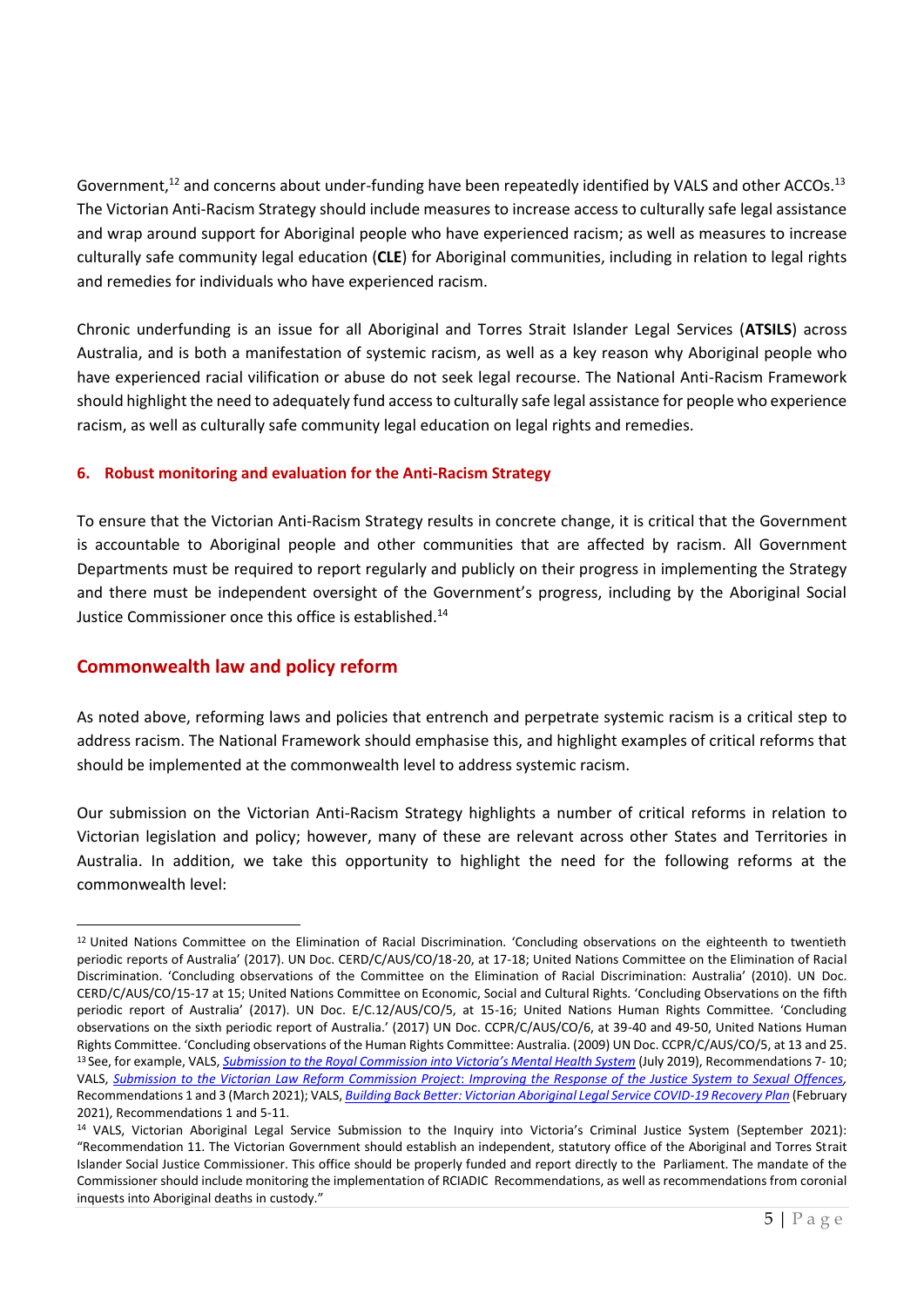- Culturally appropriate implementation of OPCAT;
- Access to the Medicare Benefits Schedule (MBS) and the Pharmaceutical Benefits Scheme (PBS) for people who are incarcerated;
- Earlier access to the Age Pension for Aboriginal people;

**Recommendation 1:** the National Anti-Racism Framework must provide guidance on concrete measures to address systemic racism, including reforming Commonwealth, State and Territory laws and policies that have a disproportionate and discriminatory impact on Aboriginal peoples.

## *Culturally Appropriate Implementation of OPCAT*

As noted above, culturally appropriate implementation of OPCAT is an important step in strengthening oversight and accountability mechanisms, in order to prevent racism in places of detention. Individuals who are detained are at an increased risk of all forms of racism, given the closed nature of detention facilities and the inherent power imbalance between detainees and the organisations/individuals responsible for running detention facilities.

Our submission on the Victorian Anti-Racism Strategy highlights the current challenges in implementing OPCAT in Victoria, including a lack of consultation with relevant stakeholders in Victoria, a lack of transparency, and an apparent lack of progress in designating an NPM.<sup>15</sup> The deadline for complying with Australia's international human rights obligations and implementing a culturally appropriate NPM was January 2022, and the Governments have now missed this deadline. Failure to implement OPCAT is yet another example of Government policy that entrenches and perpetuates systemic racism.

Recently, the Victorian Government has reportedly stated that it is unable to implement OPCAT unless the Commonwealth Government provides adequate funding.<sup>16</sup> Both the Victorian and Commonwealth Governments have failed to provide the necessary resources to effectively implement OPCAT. In its 2020-2021 budget, the Victorian Government committed \$500,000 for OPCAT implementation over a four-year period (2021-2025). **<sup>17</sup>** Under the National Closing the Gap Implementation Plan, the Commonwealth Government committed an unidentified amount for each State and Territory to implement OPCAT.<sup>18</sup> It can only be assumed that the amount of funding provided by the Federal Government is as woefully inadequate as that provided by the Victorian Government.

Given that OPCAT implementation is a joint responsibility of all Governments in Australia, we take this

<sup>&</sup>lt;sup>15</sup> See also, N. Waight and A. Lachsz, "[Victoria has spent billions on prisons, but has shirked its duty to oversight](https://www.theage.com.au/national/victoria-has-spent-billions-on-prisons-but-has-shirked-its-duty-to-oversight-20220120-p59pyg.html)," 21 January 2022; N. Waight and A. Lachsz, "[Governments must strengthen independent detention oversight to protect Aboriginal people](https://nit.com.au/governments-must-strengthen-independent-detention-oversight-to-protect-aboriginal-people/)," 18 January 2022. <sup>16</sup> J. Latimore, "[Deaths in custody oversight missing as government deadline passes](https://www.theage.com.au/national/deaths-in-custody-oversight-missing-as-government-deadline-passes-20220120-p59pwv.html?utm_medium=Social&utm_source=Twitter#Echobox=1642717966-1)," 20 January 2022.

 $17$  Ibid.

<sup>&</sup>lt;sup>18</sup> Commonwealth of Australia (2021). *Commonwealth Closing the Gap Implementation Plan*, p. 48. The funding is linked to Targets 10 (By 2031, reduce the rate of Aboriginal and Torres Strait Islander adults held in incarceration by at least 15%) and Target 11 (By 2031, reduce the rate of Aboriginal and Torres Strait Islander young people (10-17 years) in detention by at least 30%).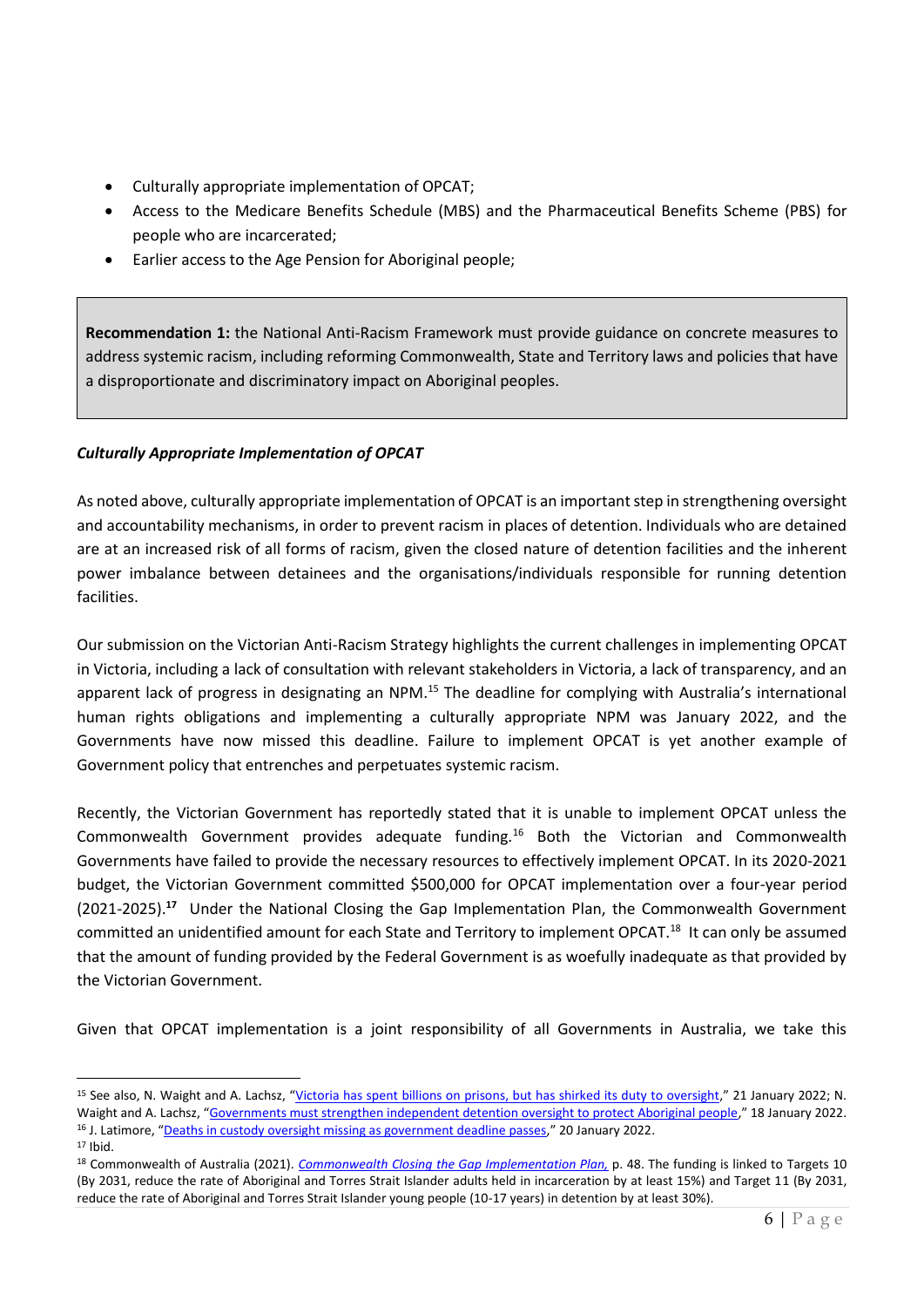opportunity to highlight that culturally appropriate OPCAT implementation can play a significant role in identifying and preventing racism within prisons, youth prisons, police places of detention and other places where people are deprived of their liberty. The National Framework on Anti-Racism must highlight the Government's obligations under OPCAT, and the urgent need to comply with these obligations before more Aboriginal people die in custody.

**Recommendation 2:** the National Anti-Racism Framework must emphasise:

- the Government's obligations under OPCAT, and the failure to comply with these obligations as yet another example of systemic racism;
- the significant role that a culturally appropriate NPM can play in preventing racism experienced by people who are incarcerated, particularly Aboriginal people;
- the critical need for a culturally appropriate NPM to prevent more Aboriginal Deaths in Custody;
- the critical need for the Victorian Government to undertake robust, transparent and inclusive consultations with the Victorian Aboriginal community, its representative bodies and ACCOs on the implementation of OPCAT in a culturally appropriate way;
- the critical need to implement OPCAT in all jurisdictions in Australia in a culturally appropriate way.

# *Access to the Medicare Benefits Schedule (MBS) and the Pharmaceutical Benefits Scheme (PBS) for people who are incarcerated*

There is a critical need to reform the way that health care is provided for people who are incarcerated. Currently, incarcerated people do not have access to the same quality of health care as they would in the community. One of the key reasons for this is that access to Medicare Benefits Schedule (**MBS**) and the Pharmaceutical Benefits Scheme (**PBS**) is suspended by people who are incarcerated. Due to high incarceration rates and racism within the prison system, unequal access to health care for people who are incarcerated has a disproportionate impact on Aboriginal people.<sup>19</sup> Additionally, exclusion of incarcerated people is one of the main reasons for the lack of in-reach culturally safe health care in prisons, provided by Aboriginal Community Controlled Health Organisations (**ACCHOs**).

Equivalency of health care for people who are incarcerated is required under international human rights law, and has been identified as a requirement arising from the Victorian Charter of Human Rights and Responsibilities. The United Nations Standard Minimum Rules for the Treatment of Prisoners (the Mandela Rules) make clear that "prisoners should enjoy the same standards of health care that are available in the community, and should have access to necessary healthcare services free of charge, without discrimination on the grounds of their legal status." The obligation to provide equivalence of medical care to people deprived of their liberty is echoed in the International Covenant on Economic, Social and Cultural Rights, which emphasises "the right of everyone to the enjoyment of the highest attainable standard of physical and mental health."

The Victorian Charter of Human Rights and Responsibilities requires that "[a]ll persons deprived of liberty must

<sup>19</sup> See Allam, L. et al., "The facts about Australia's rising toll of Indigenous deaths in custody," 9 April 2021.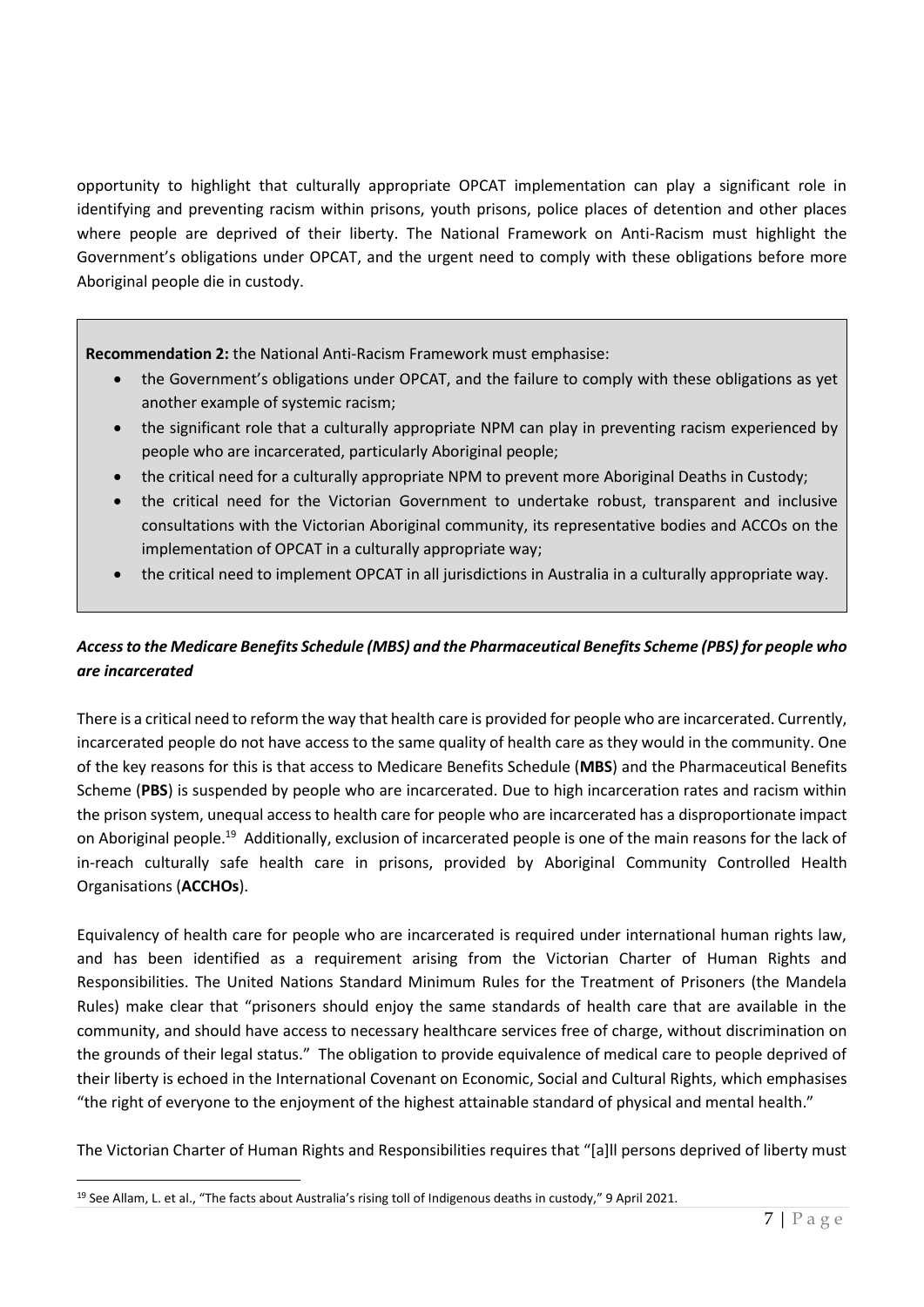be treated with humanity and with respect for the inherent dignity of the human person." The Victorian Coroners Court has found, in its inquest into the death of Yorta Yorta woman Ms Tanya Day, that in custodial settings this requires police and prison staff to ensure access to medical care, given that people detained are completely dependent on the state to provide for their health.

The importance of equivalence of care for Aboriginal people in prison was recognised by the RCIAIDC more than thirty years ago. The Royal Commission recommended that "health care available to persons in correctional institutions should be of an equivalent standard to that available to the general public," and specifically identified access to mental health and AOD services and the importance of culturally safe care.<sup>20</sup> Yet, an analysis by the *The Guardian* of the 474 Aboriginal Deaths in Custody since 1991, found that "Indigenous people who died in custody were three times more likely not to receive all necessary medical care, compared to non-Indigenous people. For Indigenous women, the result was even worse – less than half received all required medical care prior to death."<sup>21</sup>

Equivalence of care is particularly important because people in prison are more likely to have pre-existing health conditions and vulnerabilities which exacerbate their healthcare needs. Many incarcerated people have both diagnosed and undiagnosed disabilities<sup>22</sup> and mental health conditions.<sup>23</sup> According to research from the Victorian Aboriginal Community Controlled Health Organisation (VACCHO), Aboriginal people detained in prisons in Victoria are less healthy than Aboriginal people in the community and less healthy than non-Aboriginal people in prison.

Culturally safe health care can only be delivered in prisons with substantial resourcing. This requires that people in prison to have access to funding from Medicare and the Pharmaceutical Benefits Scheme (PBS), to ensure that resources are available to provide all the care needed to the same standard enjoyed in the community. This is particularly important for Aboriginal people, as there are a number of specific items in the Medicare Benefits Schedule which support enhanced screenings, assessments and health promotion activities for Aboriginal people. These streams of Medicare funding are critical to the operation of Aboriginal health services.<sup>24</sup> Access to Medicare funding for people in prison would enable the expansion of in-reach care in prisons by Aboriginal health services. It would also bring funding arrangements in line with those for people in the community. Similar funding arrangements should be available in relation to custodial settings to ensure the same quality of care can be provided.<sup>25</sup>

<sup>20</sup> Recommendation 150.

<sup>&</sup>lt;sup>21</sup> Allam, L. et al., "The facts about Australia's rising toll of Indigenous deaths in custody," 9 April 2021.

 $22$  For example, in 2011 the Victorian DJCS reported 42% of incarcerated men and 33% of incarcerated women had an acquired brain injury, compared to 2.2% of the general population. See Martin Jackson et al, 'Acquired Brain Injury in the Victorian Prison System', *Corrections Research Paper No 4,* Department of Justice (2011) 22. In 2013, a Victorian parliamentary inquiry reported that individuals with an intellectual disability were "anywhere between 40 and 300 per cent more likely" to be jailed than those without an intellectual disability. See Law Reform Committee, Parliament of Victoria, *Inquiry into Access to and interaction with the Justice System by People*  with an Intellectual Disability and their Families and Carers (2013).

<sup>&</sup>lt;sup>23</sup> Australian Institute for Health and Welfare, "[Health of Prisoners](https://www.aihw.gov.au/reports/australias-health/health-of-prisoners)," (July 2020).

<sup>24</sup> Ibid, p. 83.

<sup>25</sup> ABC News, 19 October 2020, 'Greg Hunt rejects Danila Dilba's request for Medicare-funded health services in Don Dale'**.** Available at [https://www.abc.net.au/news/2020-10-19/don-dale-medicare-health-services-rejected-by-greg-hunt/12776808.](https://www.abc.net.au/news/2020-10-19/don-dale-medicare-health-services-rejected-by-greg-hunt/12776808)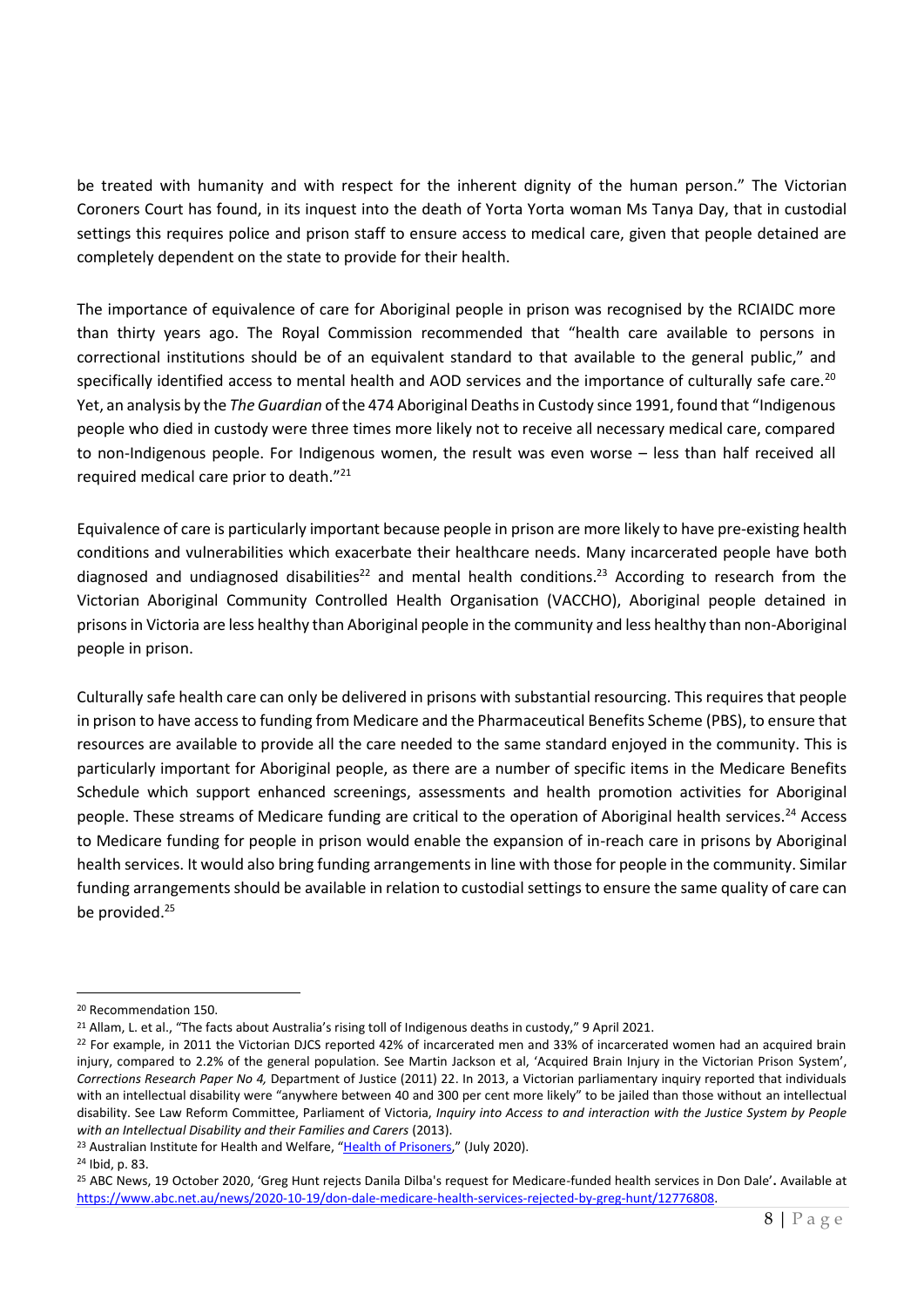# *Good Practice Models*

**ACT**: Since Medicare access is suspended for incarcerated people during incarceration, the ACT Government committed funding to establish an autonomous Winnunga AMC Health and Wellbeing Service to Aboriginal people in prison in Alexander Maconochie Centre (AMC), resulting in Winnunga Nimmityjah Aboriginal Health and Community Services being the first ACCHO to provide primary healthcare service to incarcerated people in 2019.<sup>26</sup>

**Northern Territory**: Successes with in-reach care to Aboriginal children in detention following the commissioning of an Aboriginal community health organisation, Danila Dilba, to deliver healthcare in the Don Dale Youth Detention Centre.<sup>27</sup>

**New South Wales**: The inspector of Custodial Services made a firm recommendation that access to Medicare would facilitate the expansion of in-reach care in prisons by Aboriginal health services.<sup>28</sup>

**Recommendation 3**: The National Anti-Racism Framework should highlight systemic racism within prisons, and underline the critical need for:

- Changes to the Pharmaceutical Benefits Scheme (PBS) and the Medicare Benefits Schedule (MBS) to ensure that people who are incarcerated are not excluded from these schemes;
- Changes to the National Disability Insurance Scheme (NDIS) to ensure that people who are incarcerated have access to the Scheme and are assessed for eligibility for NDIS upon entry to a prison or youth justice centre.

#### *Earlier access to the age pension for Aboriginal people*

Due to the gap in life expectancy arising from the ongoing impacts of invasion, Aboriginal people do not have equal access to the age pension. This means they are less likely to reach pension age, and if they do, they are likely to have fewer years to benefit from it than non-Aboriginal people. On average, Aboriginal men have a life expectancy 8.6 years lower than non-Aboriginal men, and Aboriginal women's lives are on average 7.8 years shorter than non-Aboriginal women.<sup>29</sup> Fewer than 1% of people currently receiving the Age Pension are

<sup>&</sup>lt;sup>26</sup> Shukralla, H. & Tongs, J. (2020). Austrailan first in Aboriginal and Torres Strait Islander prisoner health care in the Australian Capital Territory. 44(4) Australian and New Zealand Journal of Public Health 324. Available at <https://onlinelibrary.wiley.com/doi/full/10.1111/1753-6405.13007>

<sup>&</sup>lt;sup>27</sup> For further information, see [https://ddhs.org.au/services/don-dale-youth-support.](https://ddhs.org.au/services/don-dale-youth-support)

<sup>28</sup> NSW Inspector of Custodial Services (2021), *Health services in NSW correctional facilities*, p. 83. Accessed at [https://www.inspectorcustodial.nsw.gov.au/inspector-of-custodial-services/reports-and-publications/inspection-reports/adult](https://www.inspectorcustodial.nsw.gov.au/inspector-of-custodial-services/reports-and-publications/inspection-reports/adult-reports/health-services-in-nsw-correctional-facilities.html)[reports/health-services-in-nsw-correctional-facilities.html.](https://www.inspectorcustodial.nsw.gov.au/inspector-of-custodial-services/reports-and-publications/inspection-reports/adult-reports/health-services-in-nsw-correctional-facilities.html)

<sup>29</sup> Productivity Commission, *Closing the Gap: Annual Data Compilation Report* (July 2021), p. 23.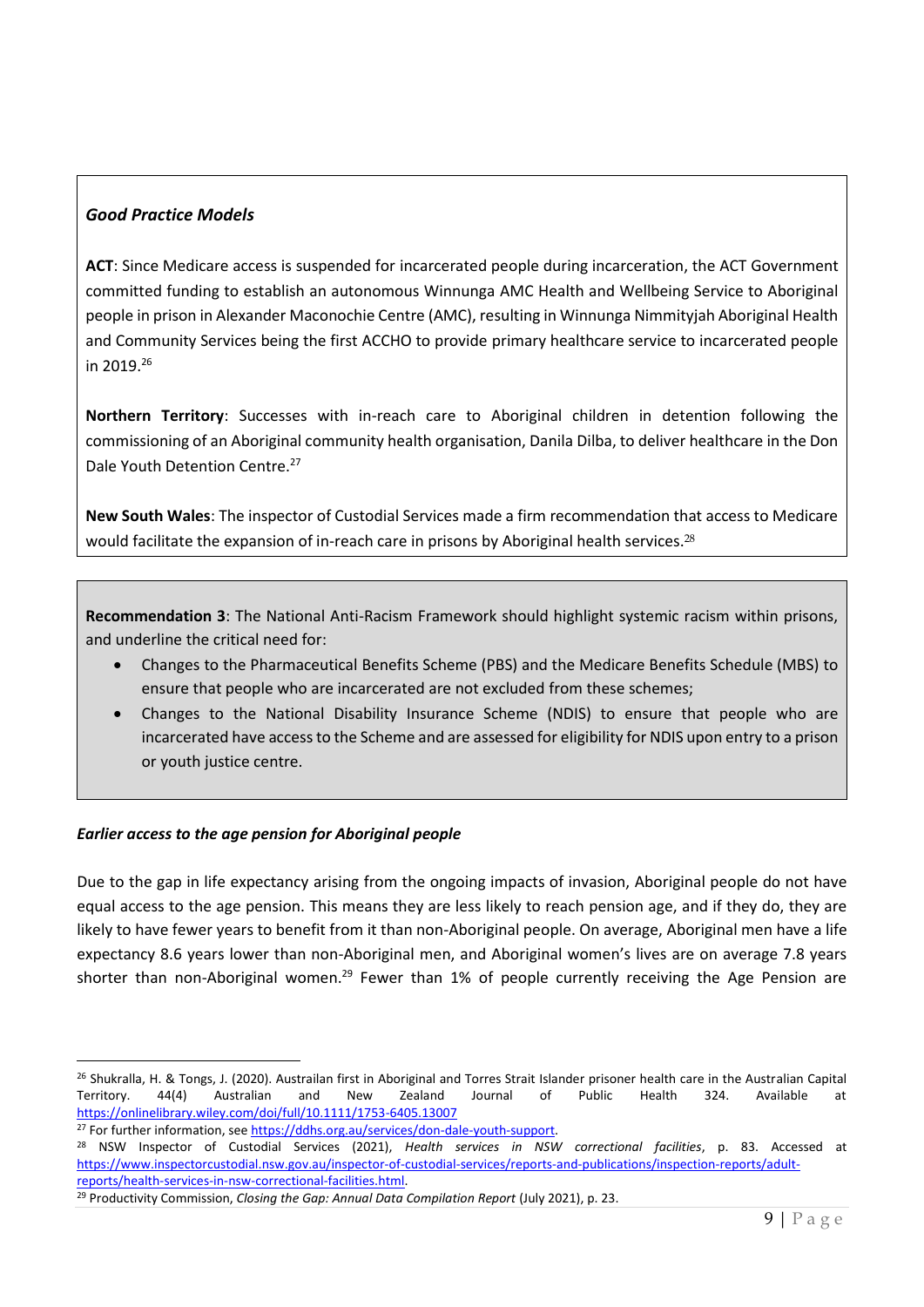Aboriginal.<sup>30</sup> For the pension to be fair, Aboriginal people should be able to access the pension at least three years earlier, based on national data about the gap in life expectancy.

Uncle Dennis, a 64-year-old proud Wakka Wakka man who lives in Melbourne, is currently bringing a case in the Federal Court, arguing that access to the age pension for Aboriginal people is breach of the *Racial Discrimination*  Act 1975 (Cth).<sup>31</sup> According to Uncle Dennis:

*"But this isn't just about money. Things will never get better unless we acknowledge something is wrong. Truth and accountability are important. This case is about telling the truth, and asking the Government to work together with us, to give our people the same chance in life as everyone else."<sup>32</sup>* 

Uncle Dennis is bringing the claim on behalf of other Aboriginal people in similar circumstances. Uncle Dennis is represented by VALS and the Human Rights Law Centre, with support from DLA Piper and pro bono barristers. For more information on the case, please see our *[Fact Sheet](https://www.vals.org.au/wp-content/uploads/2021/10/Community-fact-sheet-the-Age-Pension-test-case.pdf)*.

**Recommendation 4**: The National Anti-Racism Framework should highlight the unequal access to the Age Pension by Aboriginal people, and recommend legislative reform so that that Aboriginal people can access the Age Pension at least three years earlier.

# **The National Anti-Racism Framework and Closing the Gap**

We note that the National Anti-Racism Framework will complement and build on existing commitments and reporting requirements, including the National Closing the Gap (**CtG**) Agreement and State/Territory Implementation Plans for CtG. VALS supports this approach, however, we take this opportunity to underline that the National Anti-Racism Framework must do more than simply acknowledge and repeat existing policy commitments.

The commitments in the CtG Agreement – particularly in relation to justice – are not ambitious, and do not go far enough to address racism within the criminal justice and youth justice systems. For example, to address overrepresentation in the criminal justice system, the National Agreement aims to reduce the incarceration rate of Aboriginal adults by at least 15% by 2031.<sup>33</sup> In Victoria, the significant increase in remand rates since 2017 means that the Government could meet this target by simply returning to the incarceration rate from 2017.<sup>34</sup> If we continue on this path, we will not close the gap on over-representation in prisons until 2093, by which time,

<sup>30</sup> Human Rights Law Centre, "[Legal challenge launched to secure fair access to the Age Pension for Aboriginal and Torres](https://www.vals.org.au/legal-challenge-launched-to-secure-fair-access-to-the-age-pension-for-aboriginal-and-torres-strait-islander-people/) Strait Islander [people](https://www.vals.org.au/legal-challenge-launched-to-secure-fair-access-to-the-age-pension-for-aboriginal-and-torres-strait-islander-people/)," 27 September 2021.

<sup>31</sup> VALS, *[Community Fact sheet: the Age Pension test case.](https://www.vals.org.au/wp-content/uploads/2021/10/Community-fact-sheet-the-Age-Pension-test-case.pdf)*

 $32$  Ibid.

<sup>33</sup> The Coalition of Aboriginal and Torres Strait Islander Peak Organisations and all Australian Governments, *[National Agreement on](https://www.closingthegap.gov.au/national-agreement/national-agreement-closing-the-gap)  [Closing the Gap](https://www.closingthegap.gov.au/national-agreement/national-agreement-closing-the-gap)* (2020), p. 31.

<sup>34</sup> Productivity Commission, *Closing the Gap: Information Repository*, Target 10. Accessed at [https://www.pc.gov.au/closing-the-gap](https://www.pc.gov.au/closing-the-gap-data/dashboard/socioeconomic/outcome-area10)[data/dashboard/socioeconomic/outcome-area10.](https://www.pc.gov.au/closing-the-gap-data/dashboard/socioeconomic/outcome-area10)